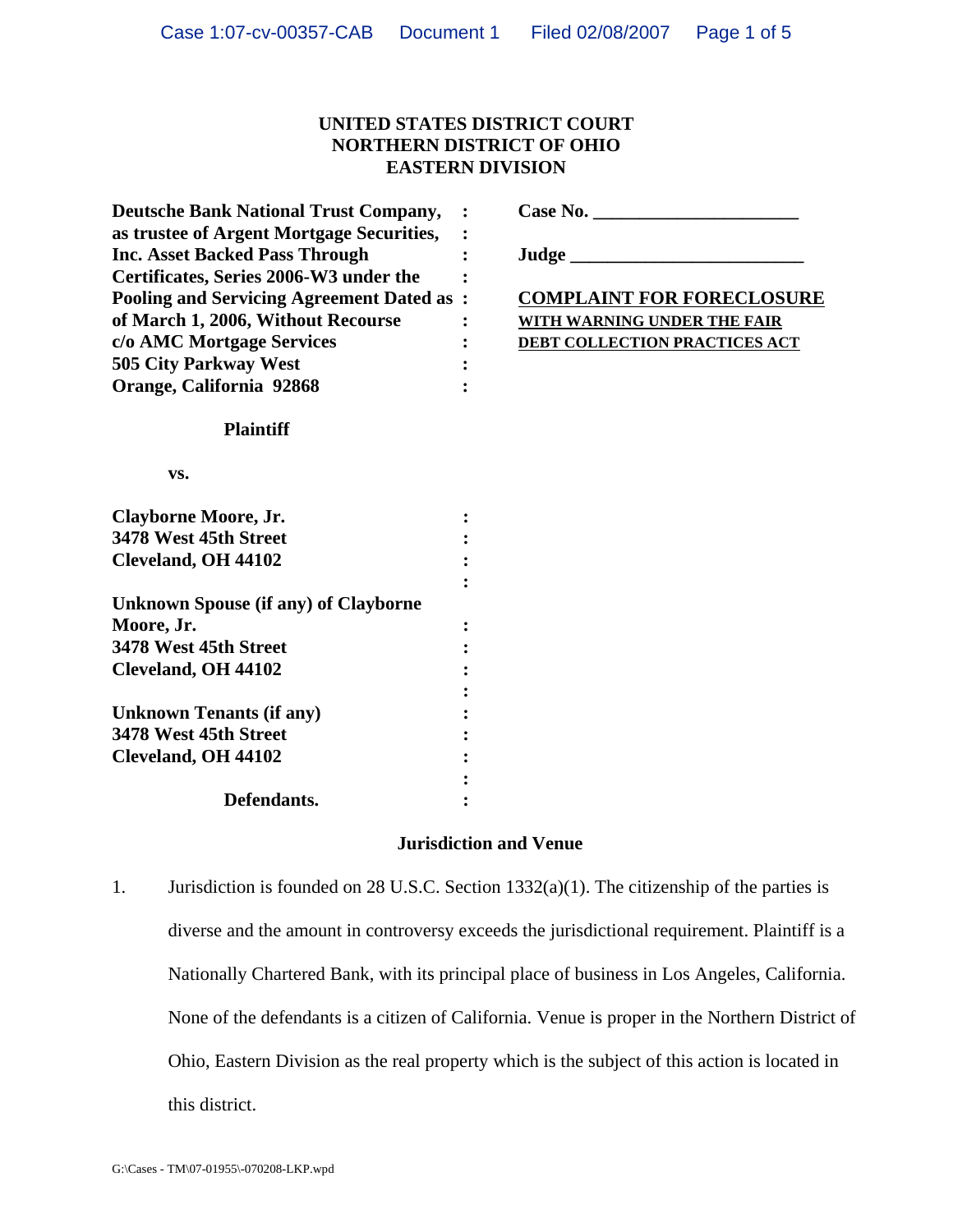#### **Background**

- 2. Clayborne Moore, Jr. executed the promissory note attached to this Complaint as Exhibit A (the "Note").
- 3. Attached hereto as Exhibit B is a validly executed mortgage (the "Mortgage") that was executed in connection with the execution of the Note. The parties to the Mortgage intended that it attach to the entire fee simple interest in the property.
- 4. The Note is in default because installment payments due on the Note have not been paid. As a result, covenants in the Mortgage have not been performed. Notice of default was given to the borrowers under the terms of the Note, and the Note was properly accelerated. A written notice was sent to the borrowers at the property address, or their last known address, informing them that they are in default under the Note and that if they do not pay the overdue amount by a certain date they will be required to pay the full amount of unpaid principal plus all interest on the unpaid principal plus costs and expenses. The deadline for the payment of the overdue amount passed without payment being made.
- 5. The Mortgage was filed December 23, 2005, recorded at Official Instrument Number 200512230217, Recorder's Office, Cuyahoga County, Ohio.
- 6. The Mortgage conveys to Plaintiff an interest in the following property (the "Property"): Situated in the City of Cleveland, County of Cuyahoga and State of Ohio:

And known as being Sublot No. 139 in Plaisted and Tousley's Subdivision of part of Original Brooklyn Township Lot No. 46 as shown by the recorded plat of said Subdivision in Volume 4 of Maps, page 58 of Cuyahoga County Records, said Sublot No. 139 has a frontage of 37 feet on West 45th Street S.W. and extends back of equal width 100 feet deep, as per plat of said Subdivision recorded in Volume 4 of Maps, page 58 of Cuyahoga County Records, as appears by said plat, be the same more or less, but subject to all legal highways.

7. A title examination reveals that the other persons named as defendants in this action may also have or claim an interest in the Property. The Preliminary Judicial Report attached to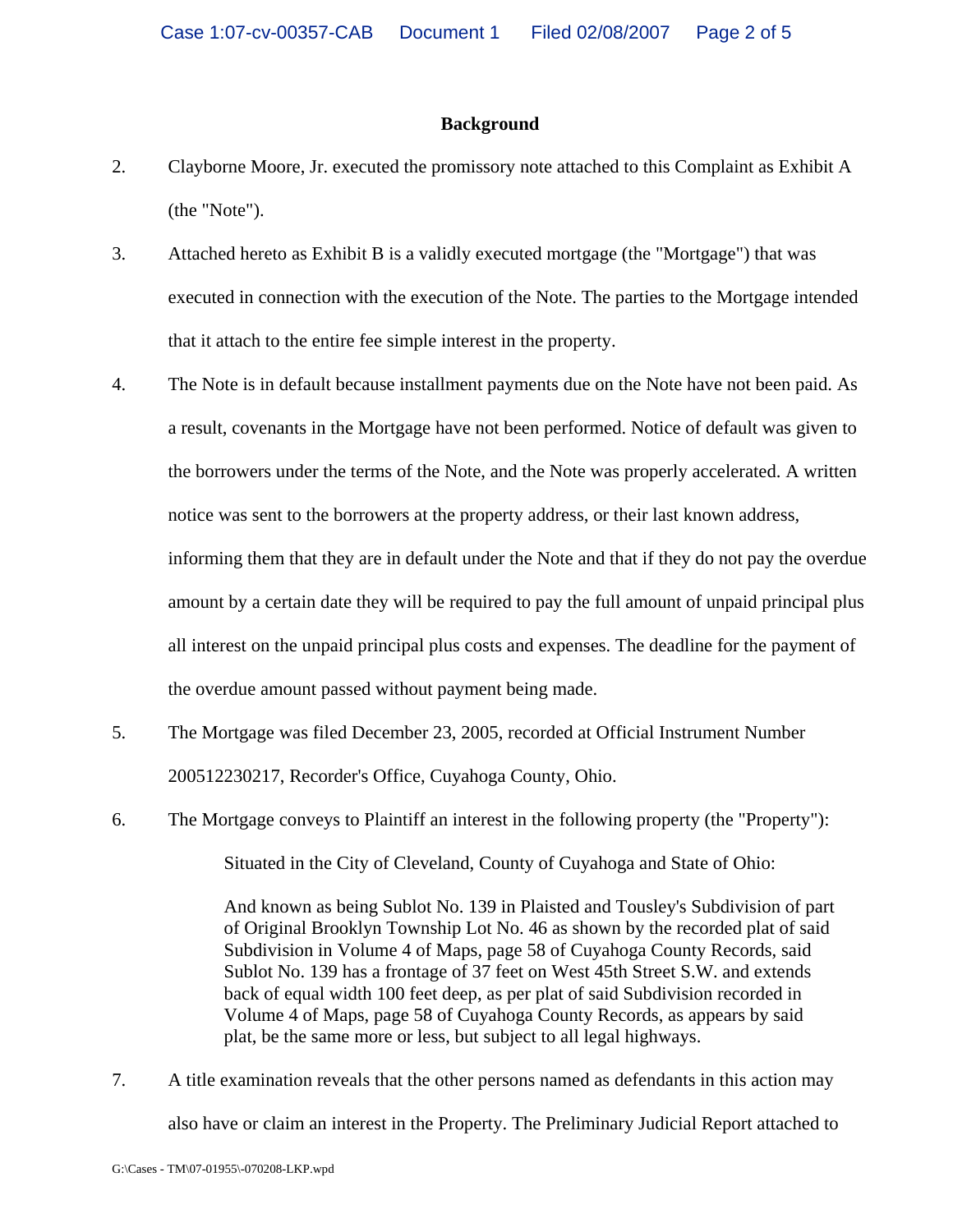this Complaint as Exhibit C explains why these defendants may have or claim an interest in the Property.

#### **COUNT ONE**

- 8. Plaintiff incorporates each of the preceding allegations into Count One by reference.
- 9. Plaintiff is the owner and holder of the Note.
- 10. Because the Note has been accelerated and is in default, Plaintiff is entitled to judgment against Clayborne Moore, Jr. for principal in the amount of \$76,284.08, plus interest on the outstanding principal balance at the rate of 11.2% per annum, subject to adjustment, from October 1, 2006, plus late charges, plus advances made for the payment of taxes, assessments, insurance premiums, or costs incurred for the protection of the mortgaged premises under Section 5301.233 of the Ohio Revised Code.

### **COUNT TWO**

- 11. Plaintiff incorporates each of the preceding allegations into Count Two by reference.
- 12. The Mortgage is a valid and subsisting first lien on the Property, subject only to any lien that may be held by the County Treasurer.
- 13. Plaintiff is the owner and holder of the Mortgage and is entitled to foreclose the Mortgage.

### **PRAYER FOR RELIEF**

- 14. Plaintiff prays for the following relief:
	- judgment against Clayborne Moore, Jr. in the amount of \$76,284.08, plus interest on outstanding principal balance due at the rate of 11.2% per annum, subject to adjustment, from October 1, 2006, plus late charges, plus advances made for the payment of taxes, assessments, insurance premiums, or costs incurred for the protection of the mortgaged premises under Section 5301.233 of the Ohio Revised Code;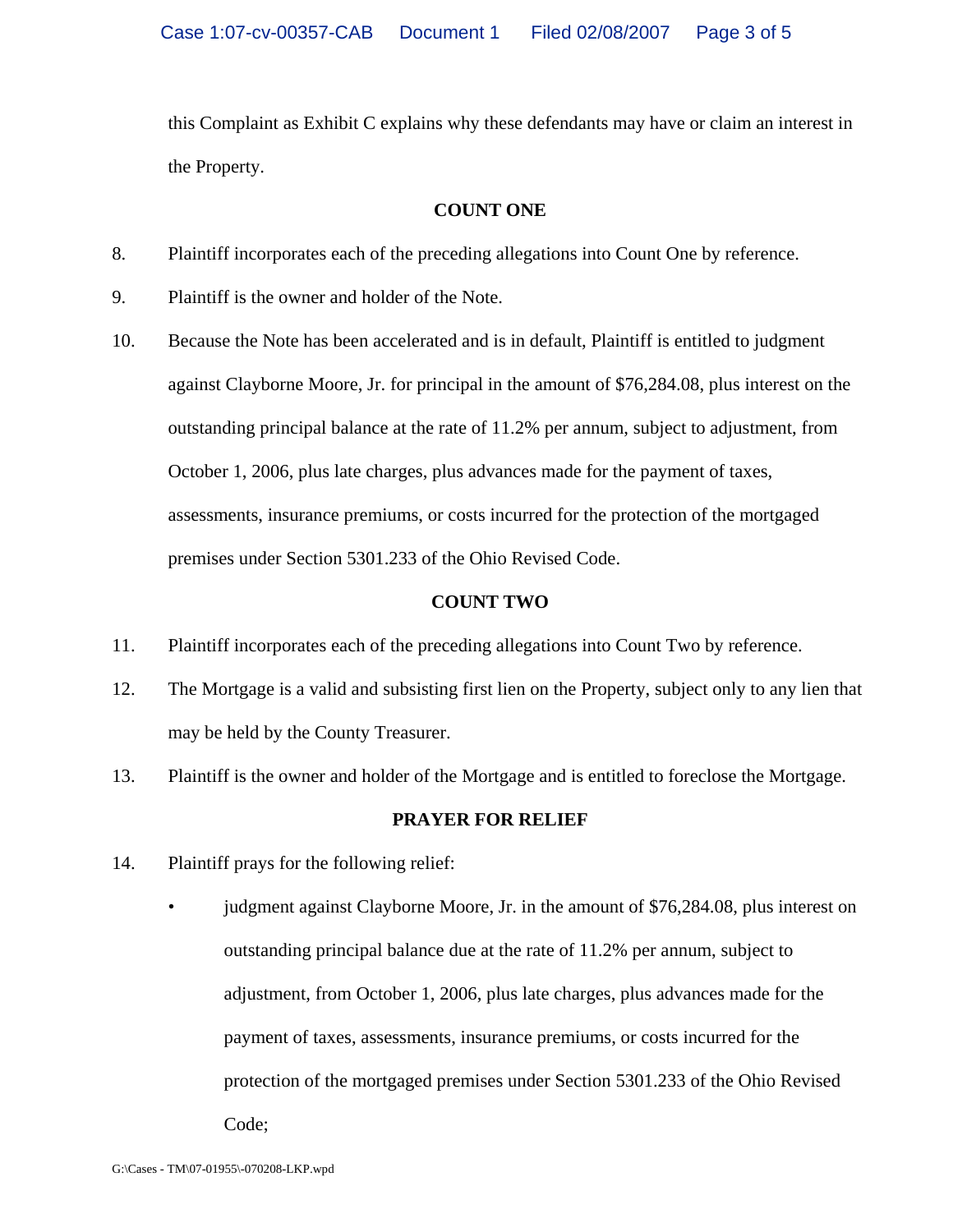- a finding that the Mortgage is a valid and subsisting first lien on the Property, subject only to any lien that may be held by the County Treasurer;
- an order (1) foreclosing the equity of redemption and dower of all defendants named in this action, (2) requiring that the Property be sold free and clear of all liens, interests, and dower, (3) requiring all defendants to set up their liens or interest in the Property or be forever barred from asserting such liens or interests, (4) requiring that the proceeds of the sale of the Property be applied to pay all amounts due Plaintiff under the Note, and (5) granting Plaintiff all other relief, legal and equitable, as may be proper and necessary, including, for example, a writ of possession.

Respectfully submitted,

 /s/ Kevin L. Williams Kevin L. Williams (0061656) Manley Deas Kochalski LLC P. O. Box 165028 Columbus, OH 43216-5028 Telephone: 614-222-4921 Fax: 614-220-5613 Email: klw-f@mdk-llc.com Attorney for Plaintiff

## **THIS COMMUNICATION IS AN ATTEMPT TO COLLECT A DEBT. ANY INFORMATION OBTAINED WILL BE USED FOR THAT PURPOSE.**